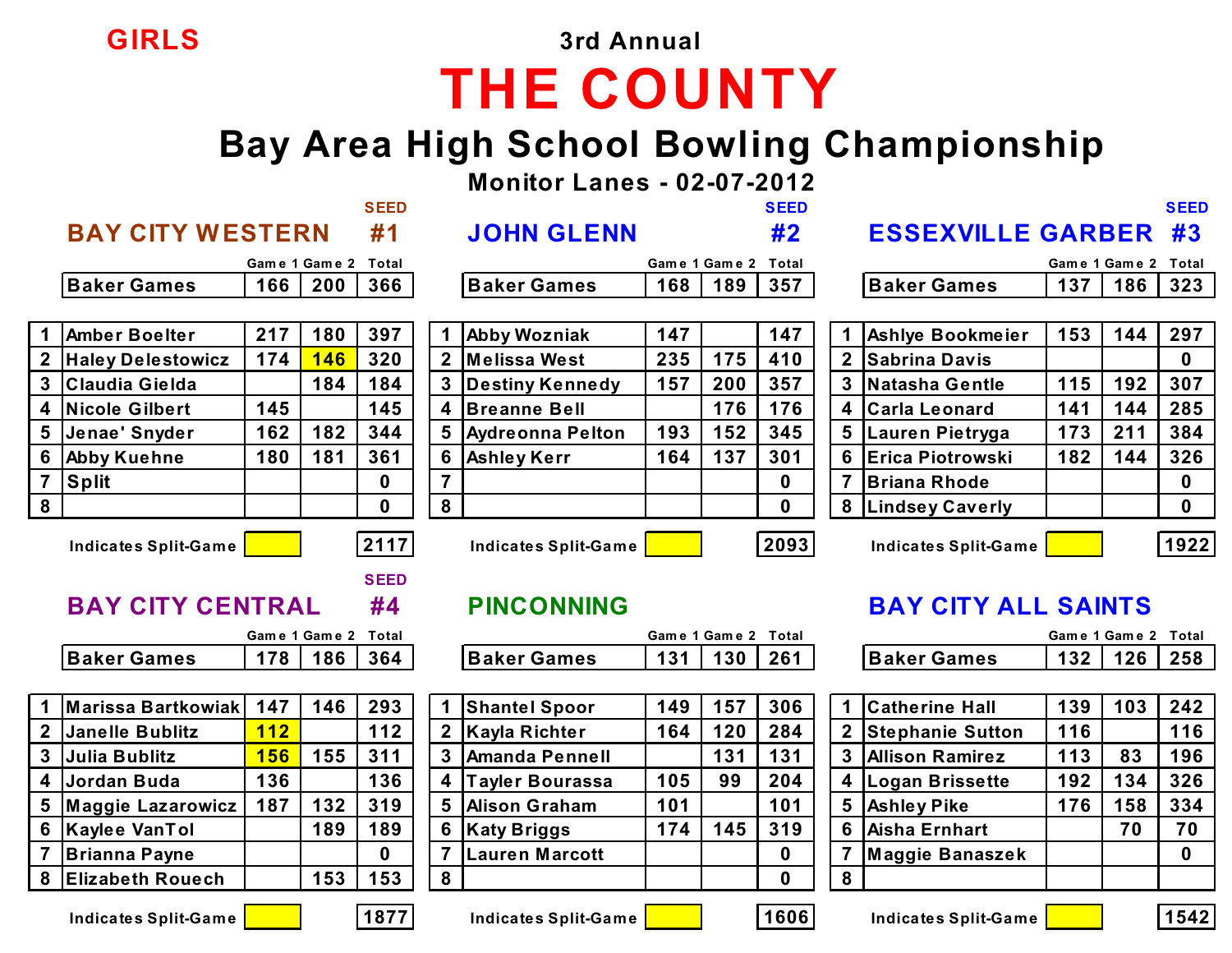# **ESSEXVILLE GARBER DUKES**

## **2012 COUNTY CHAMPIONS**

|             | <b>CHAMPIONSHIP FINALS</b> |                    |     |              |
|-------------|----------------------------|--------------------|-----|--------------|
| <b>SEED</b> |                            | <b>BAKER GAMES</b> |     | <b>TOTAL</b> |
| <b>SEED</b> | #1 BAY CITY WESTERN        | 157 152            |     | 309          |
|             | #2 ESSEXVILLE GARBER       | 144                | 187 | -331         |

|                            | #4 BAY CITY CENTRAL  | 170 153 323 |     |
|----------------------------|----------------------|-------------|-----|
| <b>SEED</b><br><b>SEED</b> | #2 JOHN GLENN        | 164 178 342 |     |
|                            | #3 ESSEXVILLE GARBER | 190 176     | 366 |

**SEED BAKER GAMES TOTAL**

**#1 BAY CITY WESTERN 188 192 380**

| <b>Monitor Lanes - 02-07-2012</b> |  |
|-----------------------------------|--|
| <b>SEMI FINALS</b>                |  |

# **THE COUNTY**

**GIRLS 3rd Annual**

**SEED**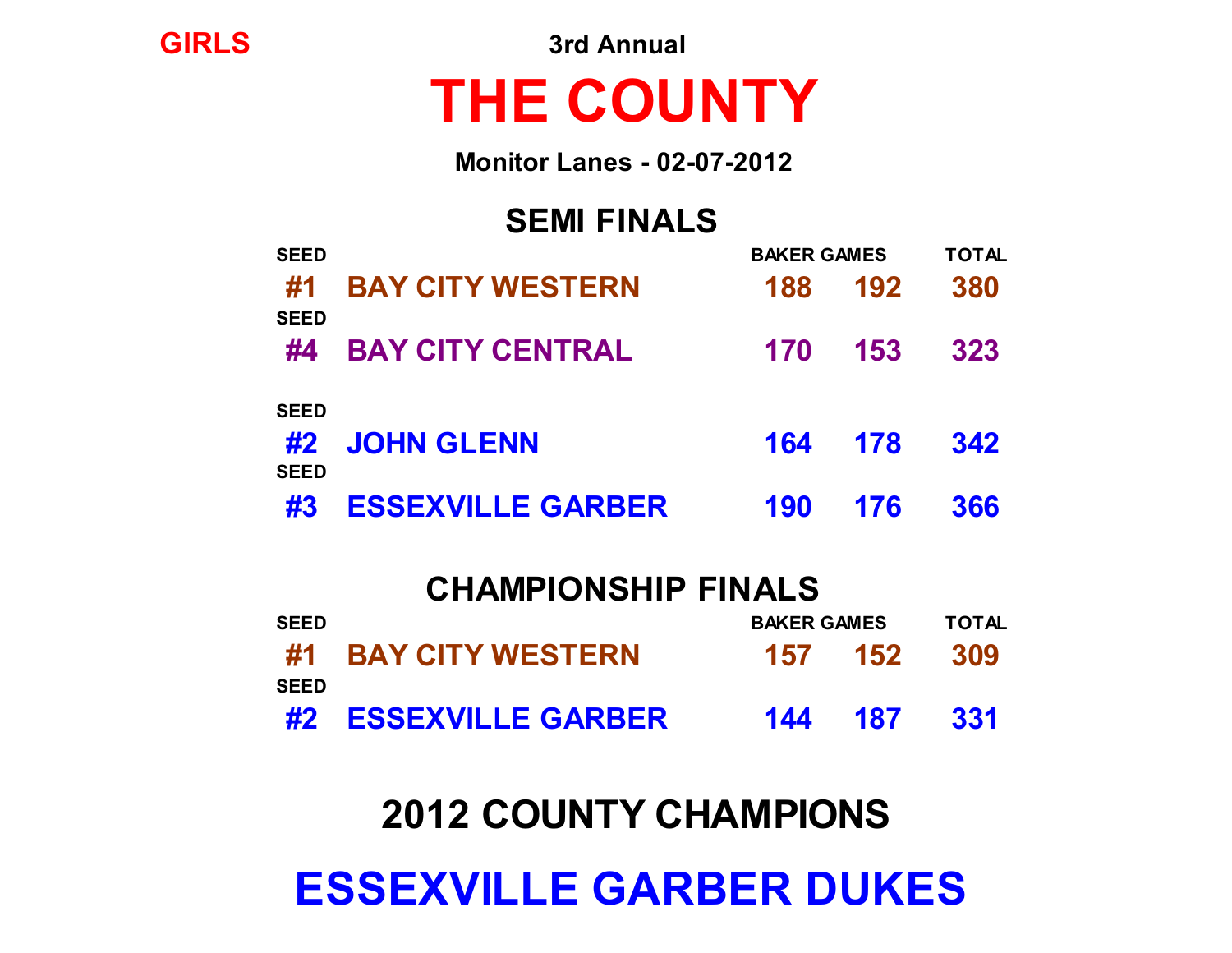**BOYS 3rd Annual**

# **THE COUNTY**

#### **Bay Area High School Bowling Championship**

**Monitor Lanes - 02-07-2012**

|                  |                             |            |                     | <b>SEED</b> |                |                             |                     |            | <b>SEED</b> |                |                             |            |                     | <b>SEED</b> |
|------------------|-----------------------------|------------|---------------------|-------------|----------------|-----------------------------|---------------------|------------|-------------|----------------|-----------------------------|------------|---------------------|-------------|
|                  | <b>JOHN GLENN</b>           |            |                     | #1          |                | <b>BAY CITY WESTERN</b>     |                     |            | #2          |                | <b>PINCONNING</b>           |            |                     | #3          |
|                  |                             |            | Game 1 Game 2 Total |             |                |                             | Game 1 Game 2       |            | Total       |                |                             |            | Game 1 Game 2       | Total       |
|                  | <b>Baker Games</b>          | 234        | 165                 | 399         |                | <b>Baker Games</b>          | 180                 | 168        | 348         |                | <b>Baker Games</b>          | 168        | 146                 | 314         |
|                  |                             |            |                     |             |                |                             |                     |            |             |                |                             |            |                     |             |
|                  | <b>Taylor Gerken</b>        | <b>155</b> | <b>160</b>          | 315         | 1.             | <b>Brendan Taberski</b>     | 129                 | 141        | 270         | $\mathbf 1$    | T.J. Boos                   | 169        | 179                 | 348         |
|                  | <b>Andy Leppek</b>          |            |                     | $\bf{0}$    |                | 2 Jereme Zins               | 194                 | 166        | 360         |                | 2 Calvin Kerr               | 157        | 169                 | 326         |
| 3                | <b>Brandon Smith</b>        | 185        | 169                 | 354         | 3              | <b>Zachary Austin</b>       | 191                 | 168        | 359         | 3              | <b>Brandon Winter</b>       | 219        | 151                 | 370         |
| 4                | <b>Alex Ouellette</b>       | 186        | 241                 | 427         | 4              | <b>Grant Ueberroth</b>      |                     |            | $\mathbf 0$ |                | 4 Ryan Kerkau               |            |                     | $\mathbf 0$ |
| 5                | <b>Zach Fylling</b>         | 166        | 256                 | 422         | 5              | <b>Tim Kuch</b>             | 195                 | 203        | 398         | 5              | Nicholas Jeske              |            |                     | $\bf{0}$    |
| $6\phantom{1}6$  | Nathan Moszyk               | 176        | 232                 | 408         | 6              | David Freed                 | 166                 | <b>178</b> | 344         | 6              | <b>Travis Thomas</b>        | 155        | 190                 | 345         |
|                  | Nick Wing                   |            |                     | 0           |                | Joel Decker                 |                     |            | $\bf{0}$    |                | <b>Garrett Bennett</b>      | 143        | 193                 | 336         |
| 8                |                             |            |                     | 0           | 8              |                             |                     |            | $\bf{0}$    | 8              |                             |            |                     | $\mathbf 0$ |
|                  | <b>Indicates Split-Game</b> |            |                     | 2325        |                | <b>Indicates Split-Game</b> |                     |            | 2079        |                | <b>Indicates Split-Game</b> |            |                     | 2039        |
|                  |                             |            |                     | <b>SEED</b> |                |                             |                     |            |             |                |                             |            |                     |             |
|                  | <b>BAY CITY CENTRAL</b>     |            |                     | #4          |                | <b>ESSEXVILLE GARBER</b>    |                     |            |             |                | <b>BAY CITY ALL SAINTS</b>  |            |                     |             |
|                  |                             |            | Game 1 Game 2       | Total       |                |                             | Game 1 Game 2 Total |            |             |                |                             |            | Game 1 Game 2 Total |             |
|                  | <b>Baker Games</b>          | 173        | 154                 | 327         |                | <b>Baker Games</b>          | 197                 | 201        | 398         |                | <b>Baker Games</b>          | 172        | 155                 | 327         |
|                  |                             |            |                     |             |                |                             |                     |            |             |                |                             |            |                     |             |
|                  | James Michalski             | 171        | 191                 | 362         | $\overline{1}$ | <b>Ethan Ayala</b>          | 154                 | 195        | 349         |                | <b>Matt Hewitt</b>          | <b>137</b> | 100                 | 237         |
| $\boldsymbol{2}$ | Josh Krzyzaniak             | 158        |                     | 158         |                | 2 Chase Badalamenti         | 153                 | 138        | 291         | 2 <sup>1</sup> | Jacob Jacob                 |            |                     | $\mathbf 0$ |
| 3                | Jon Niemic                  | 223        | 175                 | 398         | 3              | <b>Jake Baker</b>           | 127                 | 130        | 257         | $3\phantom{a}$ | Tyler Martin                | 184        | 153                 | 337         |

 **Devon Bartkowiak 175 175 4 Jordan Benette 145 182 327 4 Andrew Prankienas 168 172 340 Matt Haberland 0 5 Cody Bromberg 145 145 5 Ben Pijaszek 156 194 350 Derek Lambert 192 136 328 6 Tyler Jacobs 155 155 6 Ben Grzegorczyk 169 126 295 Frank Clemente 0 7 Jon Nuenke 0 7 Greg Frank 0 Travis Buda 129 146 275 8 Robert Awrey 0 8 Robert Fulco 0**

**Indicates Split-Game 2023 Indicates Split-Game 1922 Indicates Split-Game 1886**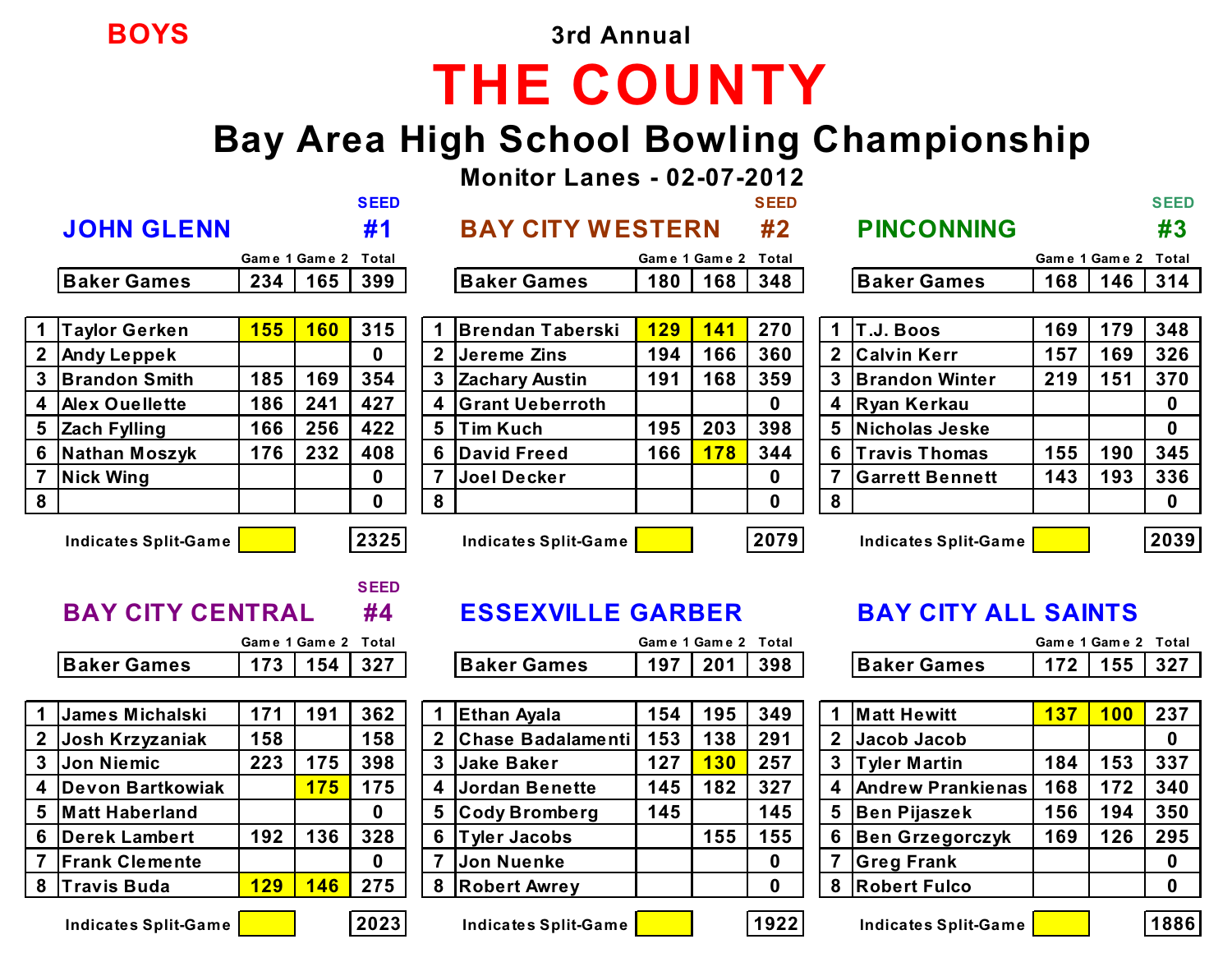## **BAY CITY WESTERN WARRIORS**

## **2012 COUNTY CHAMPIONS**

|             | <b>CHAMPIONSHIP FINALS</b> |                    |              |
|-------------|----------------------------|--------------------|--------------|
| <b>SEED</b> |                            | <b>BAKER GAMES</b> | <b>TOTAL</b> |
|             | #1 JOHN GLENN              | 203 171            | 374          |
| <b>SFFD</b> | #2 BAY CITY WESTERN        | 173 210            | 383          |

| #1                         | <b>JOHN GLENN</b>       |     | 161 223 | 384 |
|----------------------------|-------------------------|-----|---------|-----|
| <b>SEED</b><br>#4          | <b>BAY CITY CENTRAL</b> |     | 212 160 | 372 |
| <b>SEED</b><br><b>SEED</b> | #2 BAY CITY WESTERN     |     | 184 276 | 460 |
| #3                         | <b>PINCONNING</b>       | 199 | 154     | 353 |

**SEED BAKER GAMES TOTAL**

## **THE COUNTY**

**Monitor Lanes - 02-07-2012**

**SEMI FINALS**

**BOYS 3rd Annual**